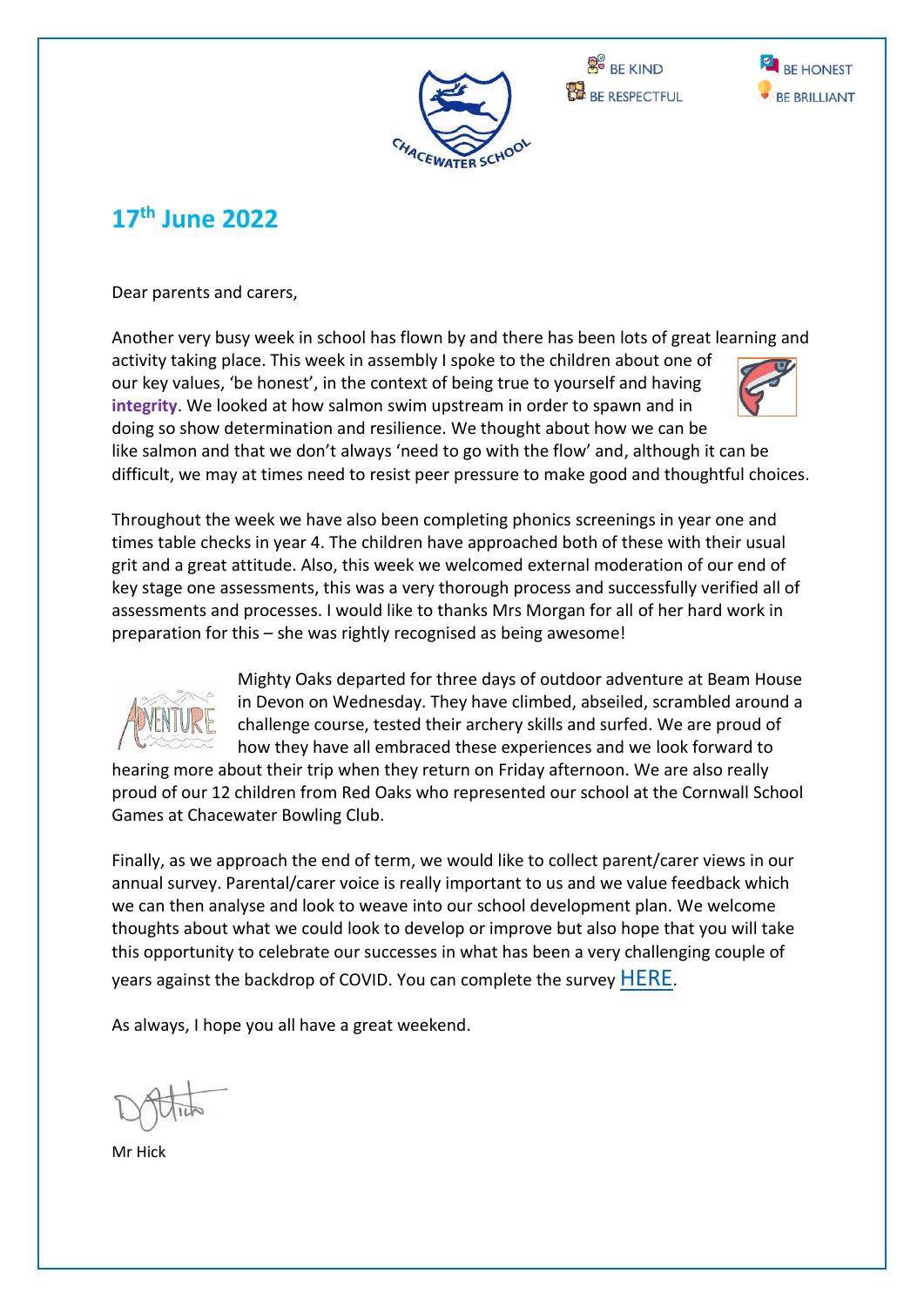#### Year 5/6 Show

Rehearsals are now busily underway and the school is awash with song and dance. Mrs James is hoping that you may be help us with the following props:

- a sturdy high back chair with arms (not too big or heavy)
- long pieces of coloured fabric that I can cut or sew
- gold fabric
- plastic jewels

If you are able to help then please let Mrs James know.

We will be making tickets available for this soon. The performances will take place on 21<sup>st</sup> July at 1.30pm and 6pm.

Leavers assembly for Y6 is planned for 22<sup>nd</sup> July at 2pm and we will confirm this ASAP.

#### Sports Day

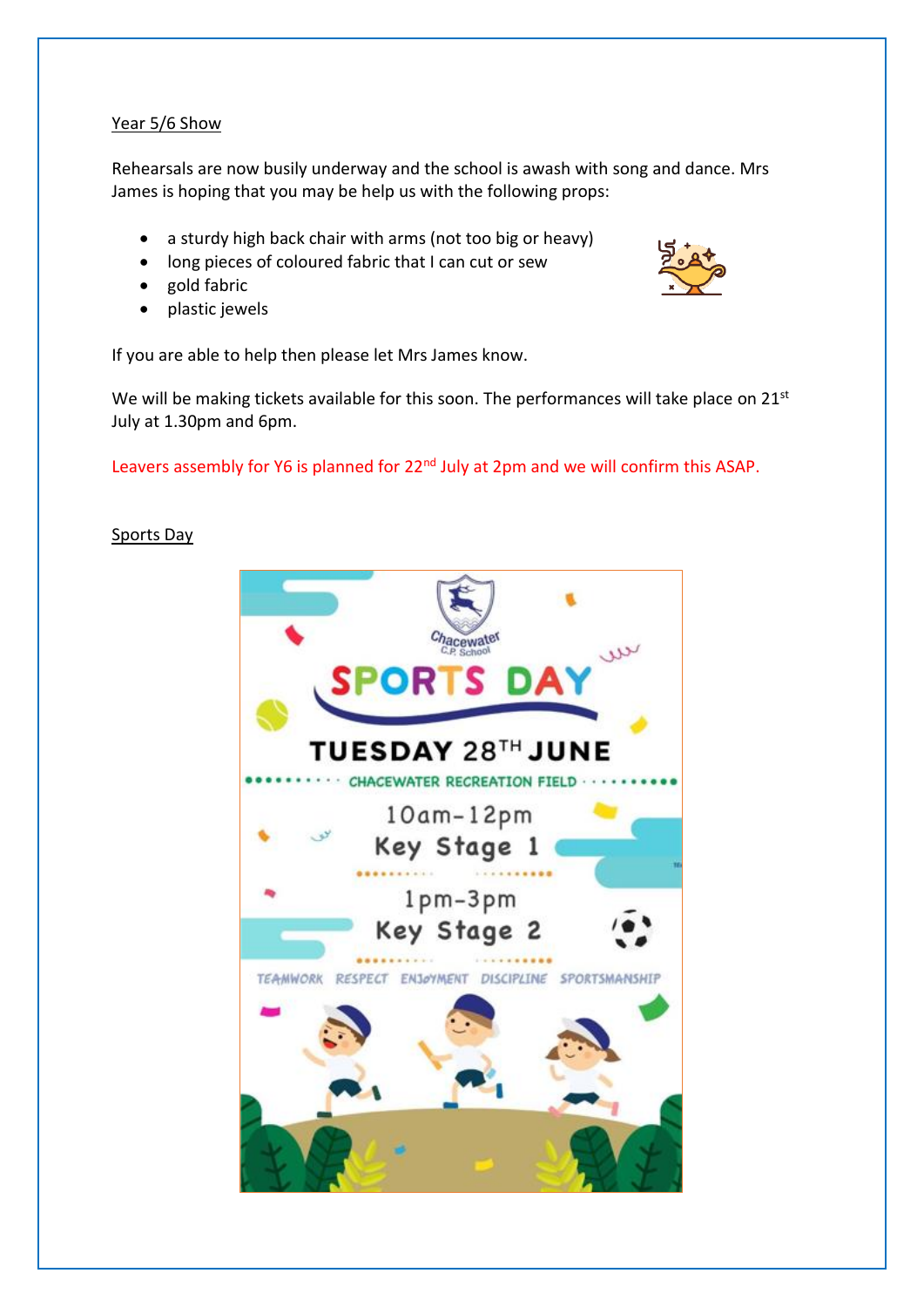We are aware that this date could clash with some pre-arranged meetings with parents and Miss Cookson for our new September starters. If this does impact on you then please do let us know and we will be happy to arrange the appointment.

#### Lost Property

We have a growing amount of lost property, including a number of jumpers and cardigans which look very new. Mrs Law will be putting this outside at the end of the day and so if you have lost something please do look on the 'trolley'.

#### Ice Cream Fridays!



Over the rest of this term the PTA will be selling ice creams at the end of the day.

### Wear What You Like Day - 1st July

On  $1<sup>st</sup>$  July we will be having a wear what you like day. On this day we ask that everyone brings something that can go on the PTA tombola for the summer fayre, in particular:

- tinned goods
- bottles
- chocolate
- any other suitable tombola worthy goods!

Please can all donations be new and in date.

#### Disco

Our disco will be on 15<sup>th</sup> July. There will be key stage 1 disco and this will be followed by a key stage 2 and 'leavers' disco.



#### Summer Fayre

Our summer fayre will be taking place on 8<sup>th</sup> July and we are really looking forward to this. This will run from 2pm and there will be an opportunity for you to pick your children up a little before the normal end of the school day if you would like in order to visit the fayre.